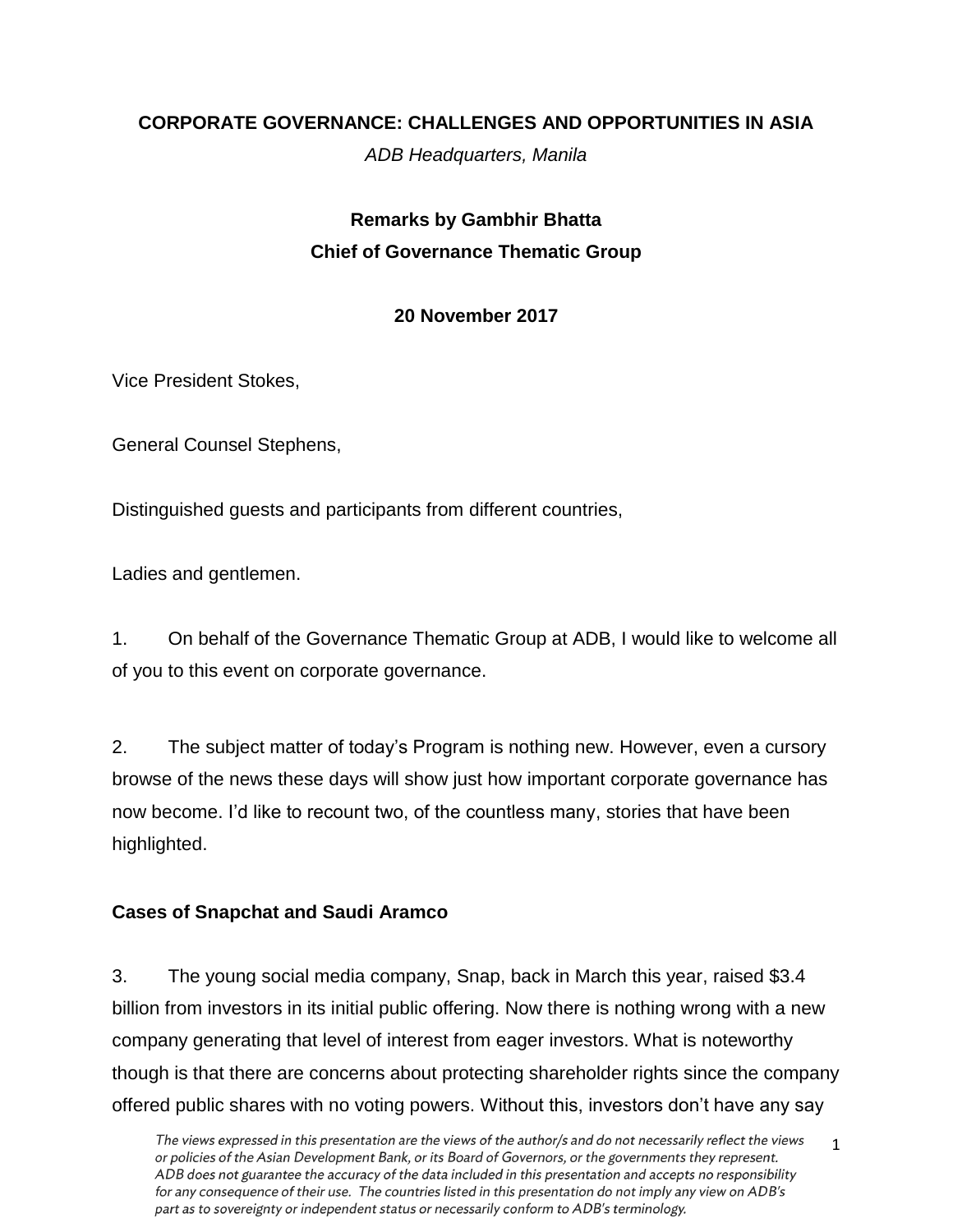in the running of the company. Snap's recent downturn in performance has soured many investors, and some fund managers have termed this a "corporate governance nightmare".

4. On the other hand, in 2018, Saudi Aramco – the world's largest state company – will divest 5% of its almost \$2 trillion portfolio. Both the London and New York Stock Exchanges are vying for its attention. What is noteworthy in this case is that the London Stock Exchange looks set to relax some of its rules to allow for Aramco to be listed there. Needless to say, this has raised a few eyebrows.

5. Snap's experience has given rise to a concern that is described as 'passive governance'. If current trends in the corporate world are anything to go by, institutional investors have increasingly, and passively, $1$  tended to give away control of the Board to managers and proxy advisors, and are not holding the managers to full account.<sup>2</sup> Interestingly, this generally appears to be quite the opposite in state-owned enterprises where governments – by virtue of their equity investments in the companies – have aggressively pursued their own agenda, often at odds with the core objectives of the enterprises themselves.

6. What the Snap and Aramco stories broadly point to, of course, is the importance of corporate governance. Indeed, this – and not just the strength of the balance sheet – is now an established investment criterion. It is also now recognized that weaknesses in corporate governance are almost always responsible for risky financing practices that lead to adverse effects such as non-performing loans and large-scale bankruptcies, among others.

 $\overline{\phantom{a}}$ 

<sup>&</sup>lt;sup>1</sup> "Hong Kong warns on passive governance". **Financial Times, 20 March 2017.** 

<sup>&</sup>lt;sup>2</sup> See, eg, David Smith. 2017. "Singapore risks a race to the bottom with dual-class shares". Financial Times. 16 March 2017, p. 18.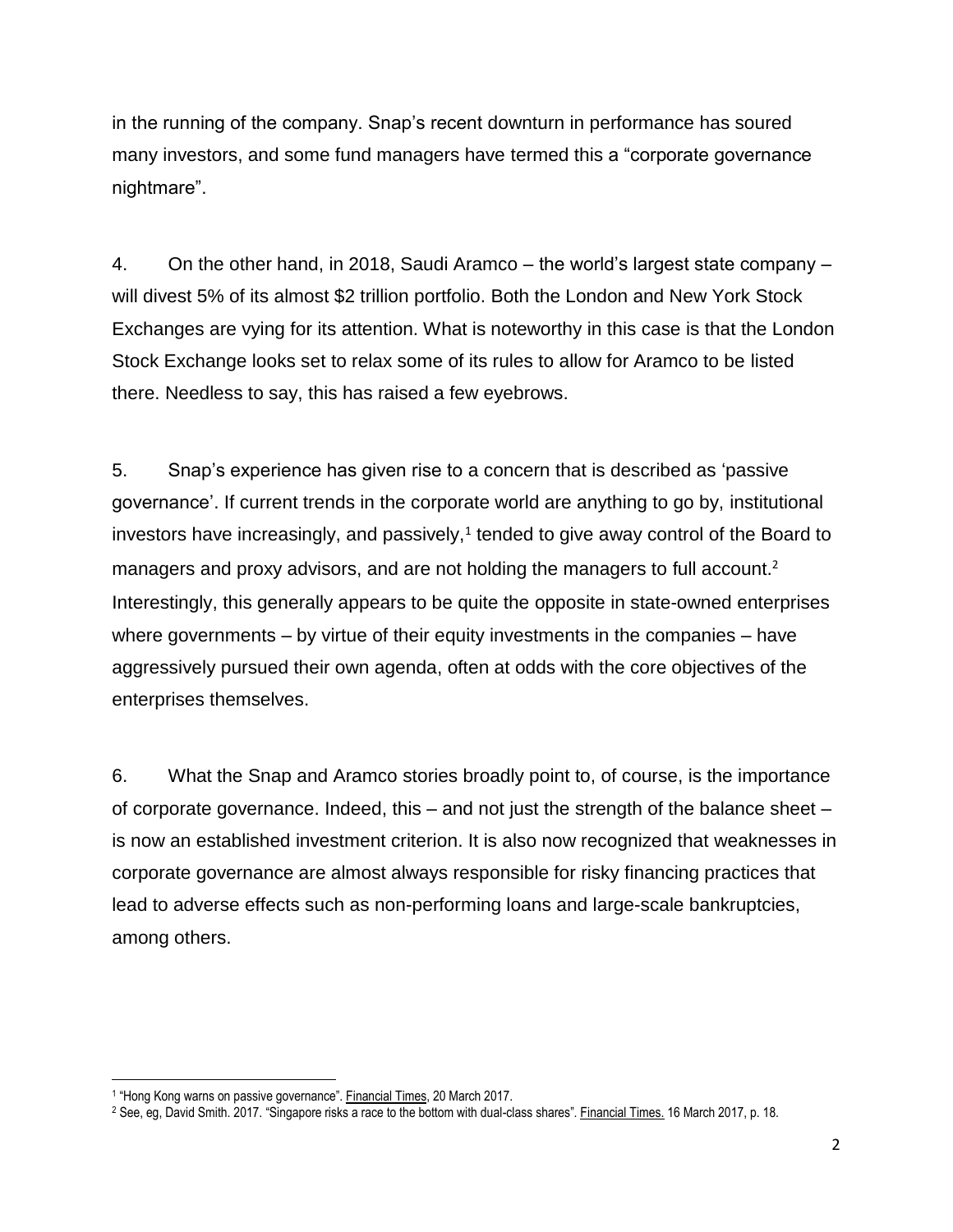### **Corporate Governance in the public sector**

7. While good corporate governance is important in the private sector, it is equally so in the public. We need only look at the work of state-owned enterprises. The dominance of these enterprises in the global market is well documented: Price Waterhouse Coopers, for example, in 2015 estimated that they accounted for about a quarter of Global 500 companies, and their revenues rose from less than 2 trillion to almost 8 trillion dollars in the span of just ten years.

8. However, these enterprises are generally considered to be problematic. Because they normally do not have a hard budget constraint, they tend not to be cost conscious, secure in the knowledge that the government will bail them out when needed. Poor performing SOEs are also a fiscal drain as subsidies, easy credit, and market protection are continually provided. There are numerous examples where governments annually provide millions of dollars in subsidies to loss-making public enterprises, with not much really to show for them.

9. Corporate governance improvements in state-owned enterprises are critical. Earlier this year, Moody's Investor Service<sup>3</sup> warned that in many countries, including in our region, these enterprises represent a material source of financial risks for governments, including substantial risks emanating from contingent liabilities on the public budgets. Indeed, Moody's says that a risk on such liabilities for governments ranks right up there after financial sector crises and natural disasters.

10. It is thus no surprise that some governments increasingly loath to stand as guarantors of loans taken by 'strong' SOEs; they argue the strength of their balance

 $\overline{a}$ 

<sup>3</sup> Their report "Sovereign Contingent Liabilities; Public Enterprises Represent a Material Source of Fiscal Risk to Some Sovereigns," looks at data on contingent liabilities (ie, liabilities that governments may end up paying should a SOE, for which the government has stood as guarantor, default on its loans) of nonfinancial public sector companies of 87 developed and emerging market countries for the period 2010 to 2015. It makes for somber reading. See also "Moody's: China, Dubai and Venezuela most exposed to debt from public sector enterprises", 25 January 2017, Global Credit Research.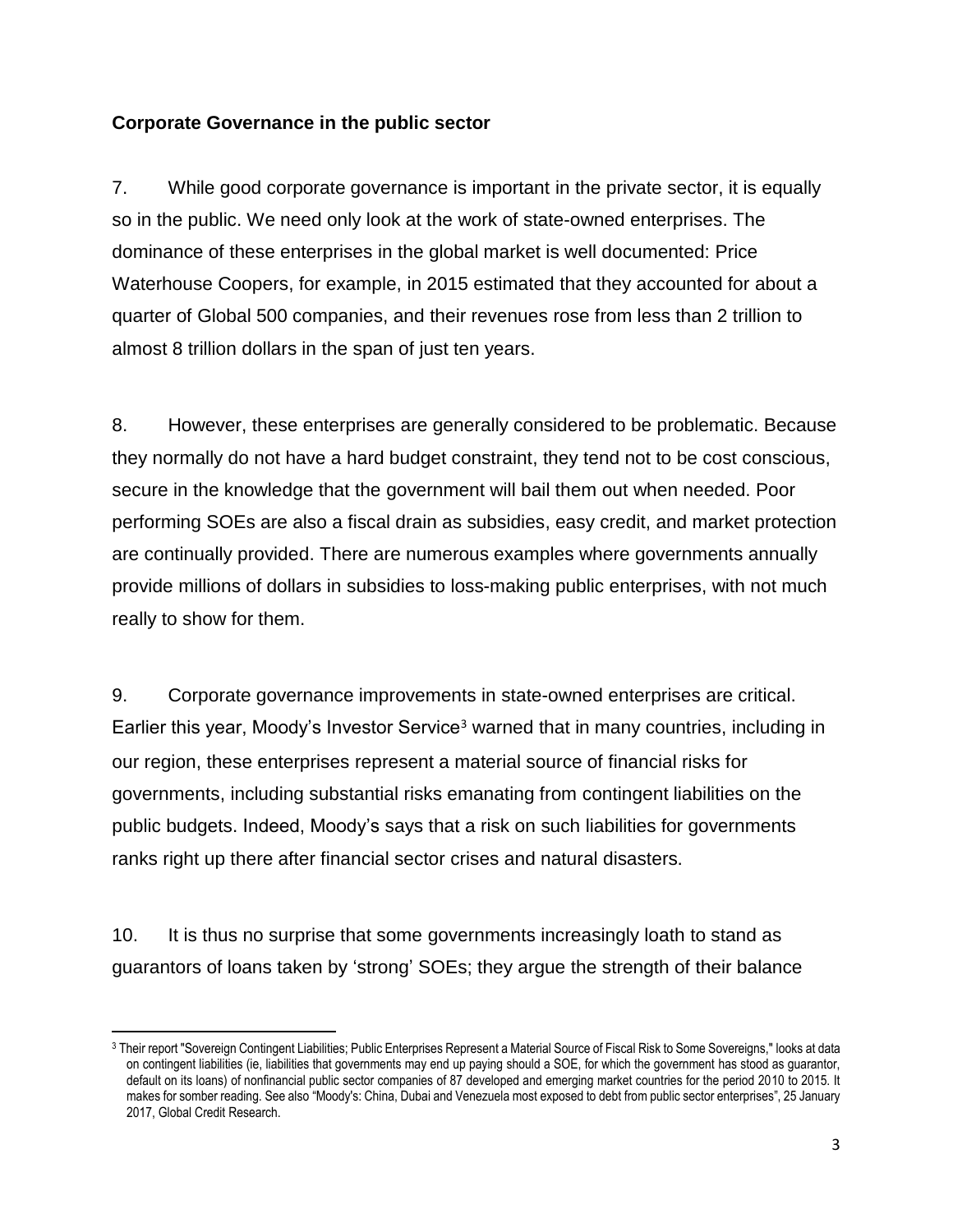sheet ought to suffice in tapping capital markets. Indeed, reforming SOEs has become important if they are to eventually access long-term capital from private and public debt markets. For this, of course, enhancing corporate governance is critical.

11. Recent research by  $ADB<sup>4</sup>$  on this subject in the Pacific has shown that, in the main, public companies perform best in an environment with strong corporate governance. However, as long as they remain under government control, the risks of political interference and non-commercial decision-making remain high. Which is why political will to sustain the reforms is 'a necessary and sufficient condition' for such reforms to succeed.

#### **Some challenges on corporate governance**

 $\overline{a}$ 

12. I'd like to now touch briefly on some of the main challenges that have been identified in corporate governance across the board. To cite just a few: nurturing shareholder relationships and engagement, rights of minority shareholders, regulation of proxy firms, diversity on boards, risk management, and cyber security.

13. While all of these challenges should certainly occupy our minds, for the agenda on 'democratizing capital', and also for equity considerations, protecting minority shareholding rights is important. For this, 'disclosure' is critical since openness is the basis of public confidence in the corporate system. Governments must ensure rigorous provisions for such disclosure in both private and public companies.

14. In reality, both companies and governments need to do more.

<sup>&</sup>lt;sup>4</sup> ADB. 2016. Finding Balance 2016: Benchmarking the Performance of State-Owned Enterprises in Island Countries. Manila. The participating countries for this study from the Asia Pacific region that are developing member countries of ADB were: Fiji, Kiribati, the Marshall Islands, Papua New Guinea, Samoa, Solomon Islands, Tonga, and Vanuatu.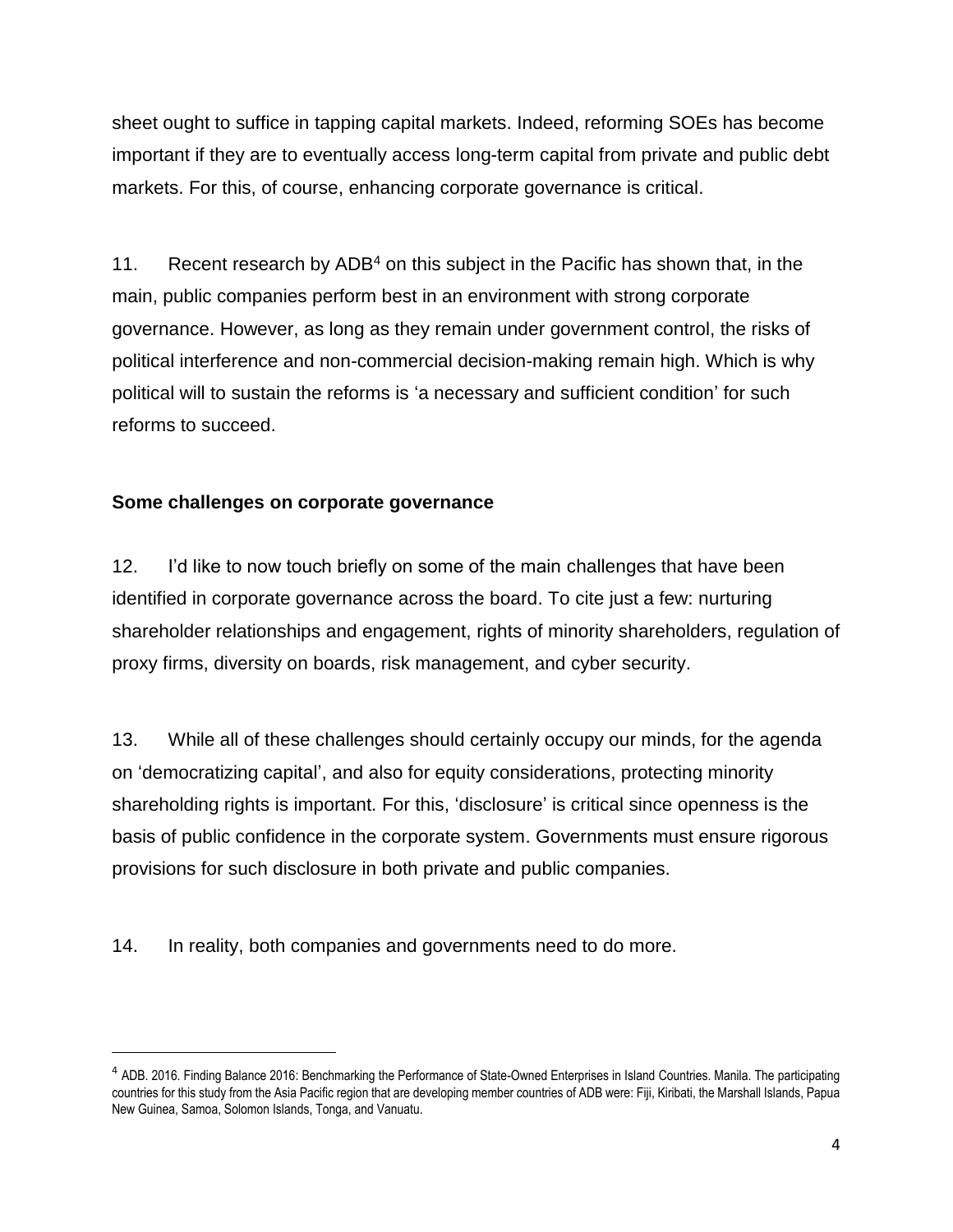- a. Of companies is required a mindset change on realizing the importance of good corporate governance, including securing adequate board independence; and embracing strict accounting, auditing, and reporting norms.
- b. Of governments is required stability and predictability as evidenced in strong legislation, control on corruption, and, most important, rigor of rules and their consistent and impartial enforcement.

## **ADB's work in corporate governance**

15. ADB has, over the years, supported, and invested in, various aspects of corporate governance in its developing member countries, including in:

- a. Strengthening overall corporate governance and regulatory framework (such as in Pakistan, Vietnam, and countries in the Pacific; as well as at state level in India);
- b. Reforming capital markets and improving listing requirements, such as in Sri Lanka, Indonesia, and the Philippines;
- c. Reorganizing and corporatizing entities (such as Assam State Electricity Board), and rationalization of public enterprises in Tonga; and
- d. Enhancing the capability of governments to control for corruption, such as in Bangladesh.

16. We could – and should – do more; and this is where programs such as today's are important.

## **Benefiting from this Program**

17. We have here with us a diverse audience – government officials and regulators, commercial court judges, legal practitioners, ADB staff, and others that deal with corporate governance issues on a regular basis. By engaging globally credible experts